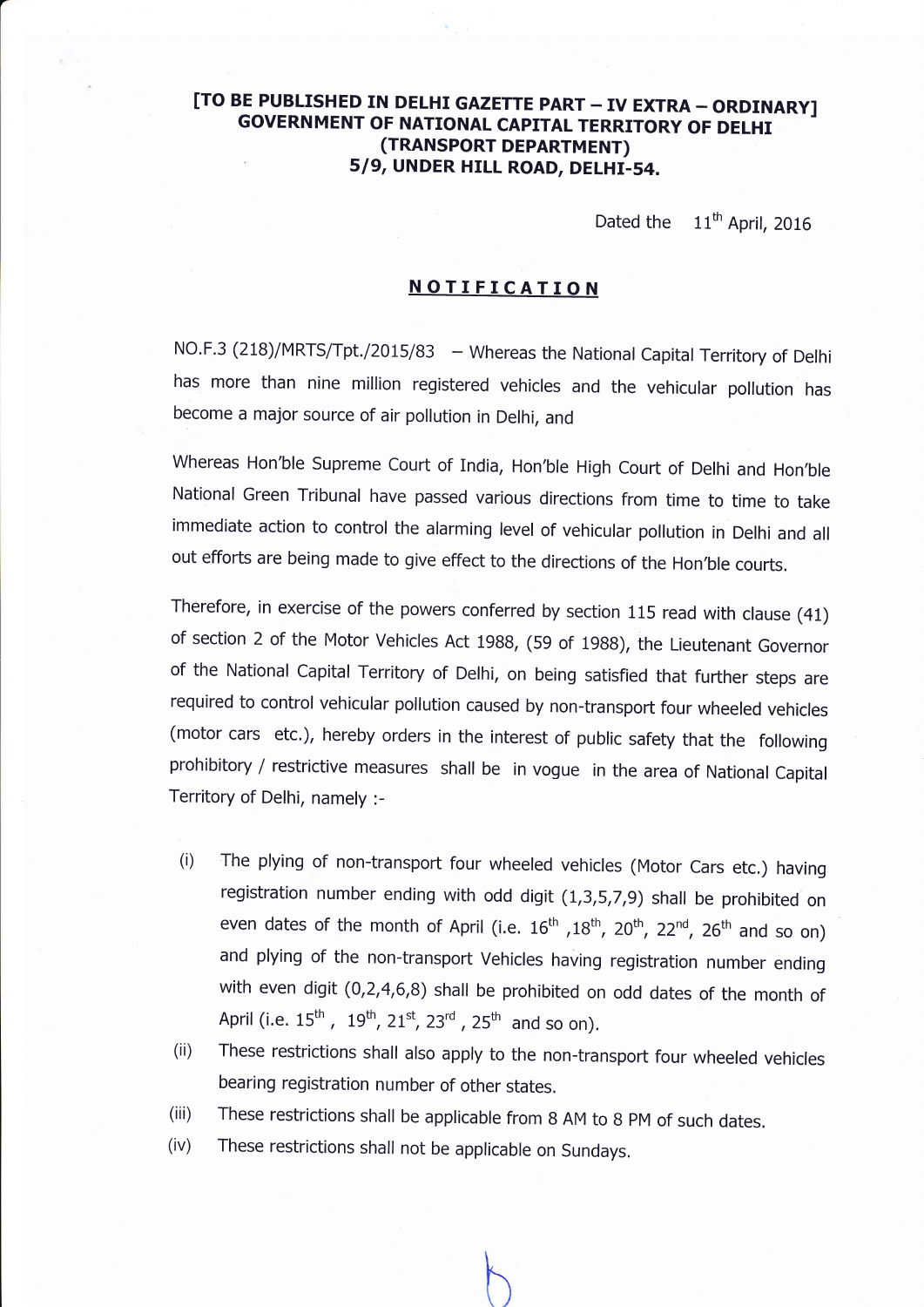- (v) These restrictions shall not apply to the vehicles of such categories as mentioned in the Schedule annexed to this notification.
- (vi) Violation of these orders shall attract a fine of Rs. 2OOO/- in accordance with the provisions of sub- section (1) of section L94 of the Motor Vehicles Act, 1988.

Further, in exercise of the powers conferred by sub-section (1) of section 200 and under sub-section (1) of section 213 of the Motor Vehicles Act, 1988 (59 of 1988), read with rule 123 of the Delhi Motors Vehicles Rules, 1993, the Lieutenant Governor of the National Capital Territory of Delhi is pleased to authorize the following officers to compound the aforementioned offence with the amount of Rupees  $2000/-$ , -

- officers of the rank of Head constable and above of Delhi police. (a)
- officers of the rank of Head constable and above of the Transport Department, GNCTD. (b)
- Officers or authorities as authorized by Divisional Commissioner, Revenue Department, GNCTD. All such officers are also authorized to exercise the power under clause (e) of sub-section (5) of section 213 to launch prosecution under section 194 of the M.V Act, 1988 for the offences committed in violation of this notification and they will be deemed to be officers of Transport Department, GNCTD under sub-section (1) of section 2L3 of the Motor vehicles Act, 1988 read with rule 123 of Delhi Motors Vehicles Rules, 1993, for these purposes. (c)

The amount compounded by the authorized officers/authorities shall be deposited in the "Major Head 0041, taxes on vehicles, 101-IMV (Fees & Fine)", of the Transport Department, Govt. of NCT of Delhi.

The above notification shall come into force with effect from  $15<sup>th</sup>$ April, 2016 and will remain in force till 30<sup>th</sup> April, 2016.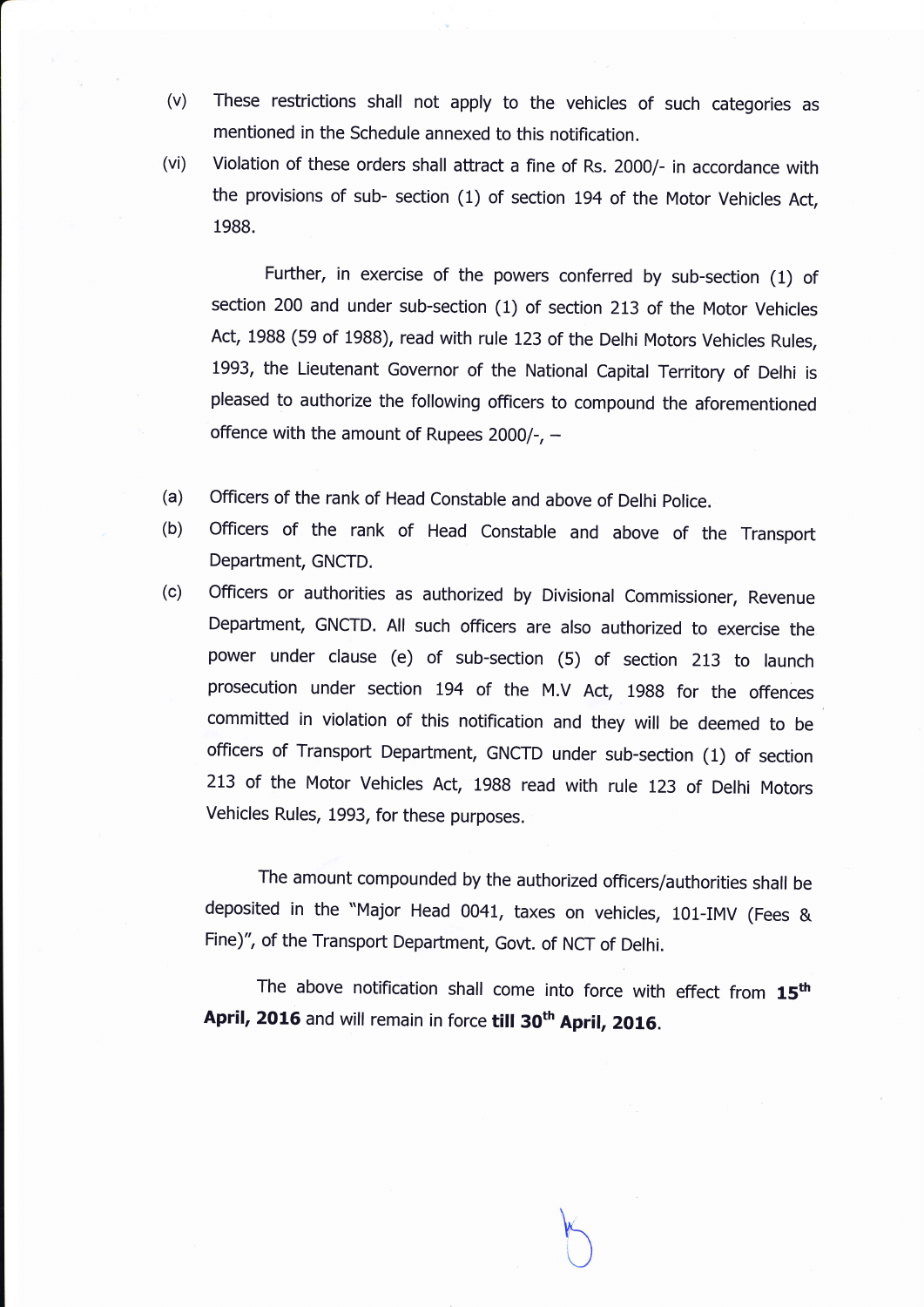### SCHEDULE

- (i) Vehicles of the President of India;
- (ii) Vehicles of the Vice President of India;
- (iii) Vehicles of the Prime Minister of India;
- (iv) Vehicles of Governors of States;
- (v) Vehicles of Chief Justice of India;
- (vi) Vehicle of the Speaker of Lok Sabha;
- (vii) Vehicles of the Ministers of the Union;
- 
- (viii) Vehicles of the Leaders of Opposition in the Rajya Sabha and Lok Sabha;<br>(ix) Vehicles of Chief Ministers of States / Union Territories except Chief Minister,<br>Government of National Capital Territory of Delhi;
- 
- (x) Vehicles of the Judges of Supreme Court of India;<br>(xi) Vehicle of Chairperson, Union public service commission, Vehicles of Chief Election Commissioner / Election Commissioners and Vehicle of Controller & Auditor General of India;
- (xii) Vehicle of the Deputy Chairman of Rajya Sabha;<br>(xiii) Vehicle of the Deputy Speaker of Lok Sabha:
- 
- (xiii) Vehicle of the Deputy Speaker of Lok Sabha;<br>(xiv) Vehicle of Lieutenant Governor of National Capital Territory of Delhi;<br>(xv) Vehicles of the Chief Justice and Judges of Delhi High Court;<br>(xvi) Vehicle of the Lokayu
- 
- 
- (xvii) Emergency Vehicles i.e. Ambulance, Fire Brigade, Hospital, Prison, Hearse vehicles;
- (xviii) Enforcement vehicles i.e. vehicles of Police, vehicles of Transport Department GNCTD, vehicles authorised by the Divisional Commissioner GNCTD, para military forces etc.;
- (xix) Vehicles bearing Ministry of Defence number plates;
- $(xx)$  Vehicles which are having a pilot/ escort;<br> $(xxi)$  Vehicles of SPG protectees;
- 
- (xxii) Embassy Vehicles bearing CD numbers;
- (xxiii) Compressed Natural Gas driven vehicles (these vehicles should prominently display sticker 'CNG Vehicle' on the front windscreen  $-$  issued by M/s Indraprastha Gas Ltd.), Electric vehicles, Hybrid vehicles;
- 
- ( $xxiv$ ) Vehicles being used for medical emergencies (will be trust based);<br>( $xxv$ ) Women only vehicles including children of age upto 12 years travelling with them;
- (xxvi) Vehicles driven/occupied by handicapped persons;
- (xxvii) Vehicles of State Election Commission, Delhi & Chandigarh and vehicles deployed by the Commission with Election Observers/Returning Officers/Asstt. Returning Officers & Security vehicles etc. and
- (xxviii) Vehicles carrying child/children in school uniform.

By order and in the name of the Lieutenant Governor of the<br>National Capital Territory of Delhi,

(K.K. Dahiya Special Commissioner (Transport)

It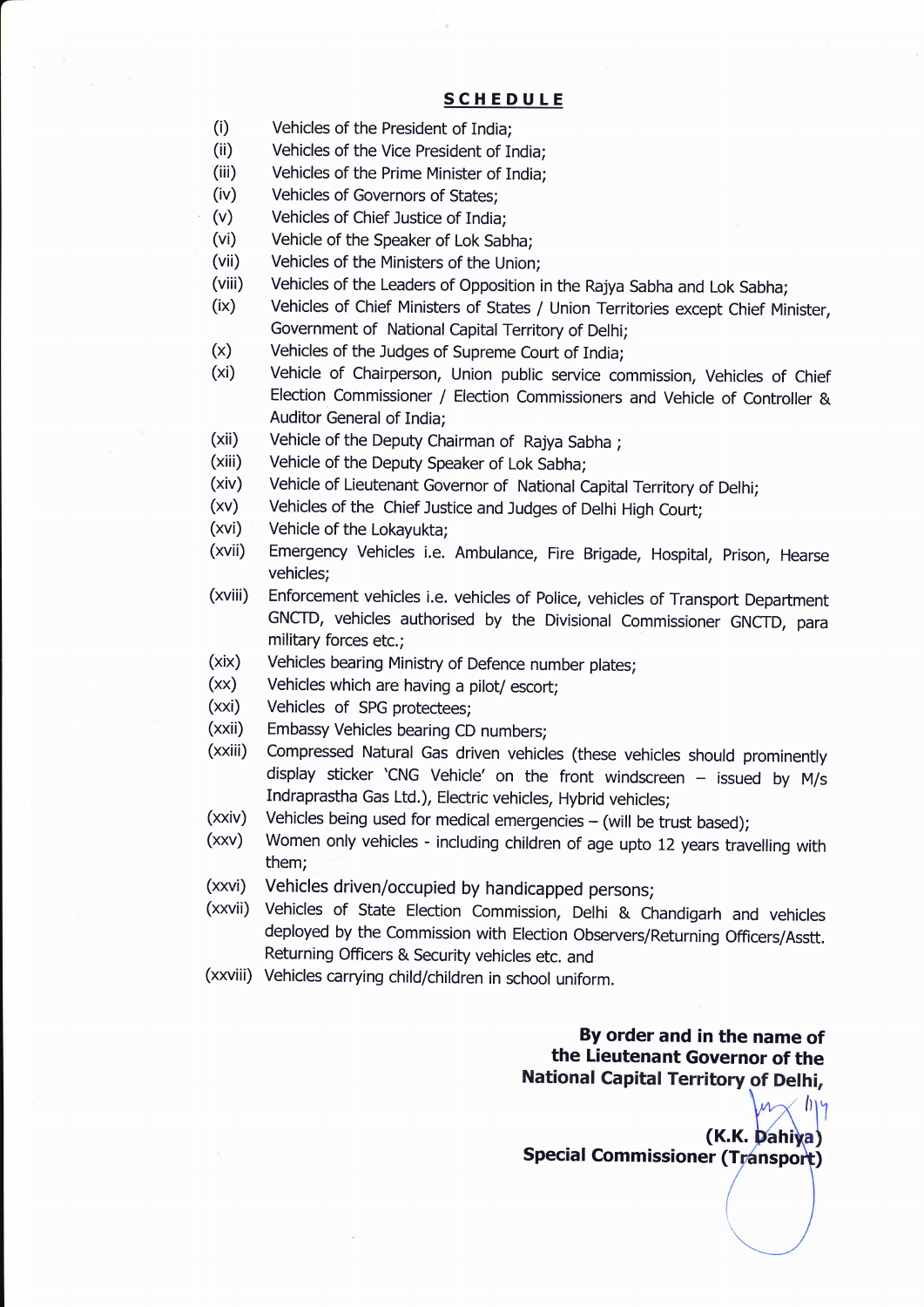(दिल्ली राजपत्र भाग-4 असाधारण में प्रकाशनार्थ) राष्ट्रीय राजधानी क्षेत्र दिल्ली सरकार (परिवहन विभाग)  $5/9$  अंडर हिल रोड़, दिल्ली-110054.

> दिनांक: 11 अप्रैल. 2016

### अधिसूचना

सं.फा. 3(218) / एमआरटीएस / परि0 / 2015 / 83 – जबकि, राष्ट्रीय राजधानी क्षेत्र दिल्ली नब्बे लाख से अधिक पंजीकृत वाहन है तथा वाहन प्रदूषण वायु प्रदूषण का बहुत बड़ा स्रोत बन गया है, तथा

जबकि, भारत के माननीय सर्वोच्च न्यायालय तथा माननीय उच्च न्यायालय माननीय राष्ट्रीय हरित न्यायाधिकरण ने समय-समय पर तत्काल कार्यवाही करने और दिल्ली में वाहन प्रदूषण के खतरनाक स्तर को नियंत्रण में लाने हेतु तत्काल कार्यवाही करने के लिये विभिन्न निदेश दिए हैं तथा माननीय न्यायालयों के निदेशों को लागू करने के लिये सभी प्रकार के प्रयास किए जा रहे हैं।

इसलिए, मोटर वाहन अधिनियम, 1988 (1988 का 59) की धारा 2 के खंड (41) के साथ पठित धारा 115 द्वारा प्रदत्त शक्तियों का प्रयोग करते हुए राष्ट्रीय राजधानी क्षेत्र दिल्ली के उपराज्यपाल इस विचार से सहमति रखते हुए कि चार पहिया गैर परिवहन वाहनों (मोटर कार इत्यादि) के कारण होने वाले वाहन प्रदूषण को नियंत्रित करने के लिये अधिक उपाय करने चाहिए, सार्वजनिक सुरक्षा के हित को देखते हुए एतद्द्वारा आदेश देते हैं कि निम्नलिखित निषेधात्मक/प्रतिबंधक उपाय राष्ट्रीय राजधानी क्षेत्र दिल्ली में लागू होंगे, अर्थात्

- गैर परिवहन चार पहिया वाहन (मोटर कार आदि) जिसका पंजीकृत नम्बर विषम अंकों (1,3,5,7,9) से  $(i)$ समाप्त होता है उनका अप्रैल महीने की समसंख्यक तिथियों (अर्थात् 16, 18, 20, 22), 26 और इसी तरह) तथा गैर परिवहन चार पहिया वाहन (मोटर कार आदि) जिसका पंजीकृत नम्बर समसंख्यक अंकों (0,2,4,6,8) से समाप्त होता है उनका अप्रैल महीने की विषम तिथियों (अर्थात् 15, 19, 21, 23, 25 और इसी तरह) को चलाना निषेध होगा।
- यह प्रतिबंध अन्य राज्यों में पंजीकृत गैर परिवहन चार पहिया वाहनों पर भी लागू होगा।  $(ii)$
- यह प्रतिबंध इन तिथियों में प्रातः 8बजे से सायं 8बजे तक लागू होगा।  $(iii)$
- यह प्रतिबंध रविवार को नहीं होगा।  $(iv)$

 $\sim$ 

यह प्रतिबंध इस अधिसूचना के साथ संलग्न अनुसूची में यथा उल्लिखित ऐसी श्रेणियों के वाहनों पर  $(v)$ लागू नहीं होगा।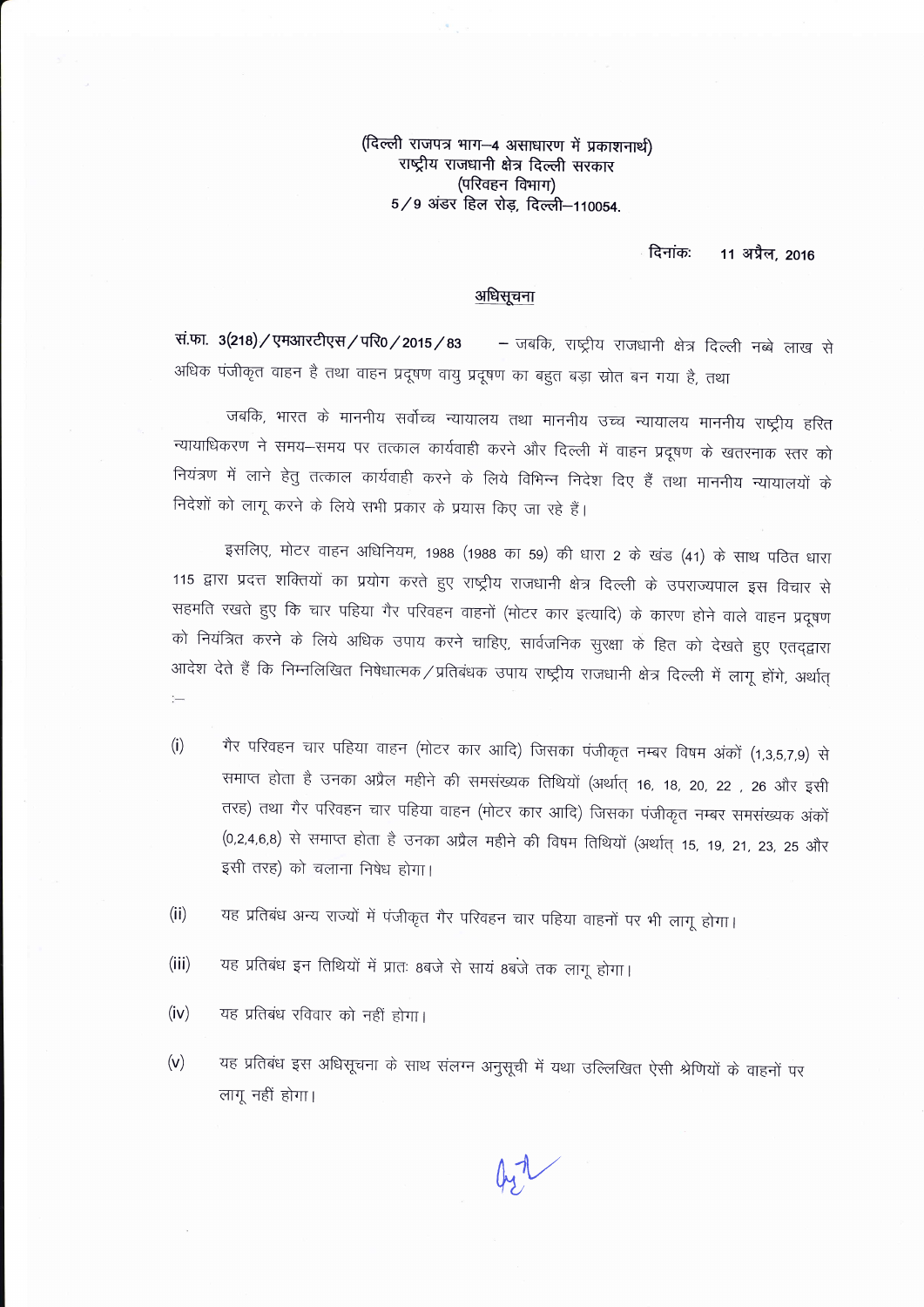$(v<sub>i</sub>)$ इन आदेशों का उल्लंघन करने पर मोटर वाहन अधिनियम 1988 की धारा 194 की उपधारा (1) के प्रावधानों के अनुसरण में 2000 / - रुपये का जुर्माना लगाया जायेगा।

आगे. दिल्ली मोटर वाहन नियमावली के नियम 123 के साथ पठित मोटर वाहन अधिनियम, 1988 (1988 का 59) की धारा 200 की उपधारा (1) तथा धारा 213 की उपधारा (1) के अन्तर्गत प्रदत्त शक्तियों का प्रयोग करते हुए राष्ट्रीय राजधानी क्षेत्र दिल्ली के उपराज्यपाल एतदद्वारा 2000 / - रुपये की राशि का भुगतान करने पर पूर्वोक्त अपराध के प्रशमन के लिये निम्नलिखित अधिकारियों को प्राधिकृत करते हैं :-

- दिल्ली पुलिस के प्रधान सिपाही के रैंक तथा उससे ऊपर के रैंक के अधिकारी।  $(\overline{\sigma})$
- परिवहन विभाग, राष्ट्रीय राजधानी क्षेत्र दिल्ली सरकार के प्रधान सिपाही के रैंक तथा उससे ऊपर के (ख) रैंक के अधिकारी।
- $(\pi)$ मंडलीय आयुक्त, राजस्व विभाग, राष्ट्रीय राजधानी क्षेत्र दिल्ली सरकार द्वारा यथा प्राधिकृत अधिकारी या प्राधिकारी। सभी ऐसे अधिकारियों को, इस अधिसूचना के उल्लंघन में अपराध करने के लिये मोटर वाहन अधिनियम, 1988 की धारा 194 के अधीन अभियोजन शुरू करने हेतु धारा 213 की उपधारा (5) के खंड (ई) की शक्ति का प्रयोग करने के लिए भी प्राधिकृत किया जाता है तथा उन्हें इन उद्वेश्यों के लिए दिल्ली मोटर वाहन नियमावली, 1993 के नियम 123 के साथ पठित मोटर वाहन अधिनियम, 1988 की धारा 213 की उपधारा (1) के अन्तर्गत परिवहन विभाग, राष्ट्रीय राजधानी क्षेत्र दिल्ली सरकार के अधिकारी समझा जायेगा ।

प्राधिकृत अधिकारियों / प्राधिकारियों द्वारा प्रशमन की गई राशि परिवहन विभाग, राष्ट्रीय राजधानी क्षेत्र दिल्ली सरकार के ''मैजर हैड 0041, वाहन पर कर, 101–आईएमवी (शुल्क एवं जुर्माना)'' में जमा कराई जायेगी।

उक्त अधिसूचना दिनांक 15 अप्रैल, 2016 से प्रभावी होगी तथा 30 अप्रैल, 2016 तक लागू रहेगी।

#### अनुसूची

- $(i)$ भारत के राष्ट्रपति के वाहन;
- $(ii)$ भारत के उप-राष्ट्रपति के वाहन:
- $(iii)$ भारत के प्रधानमंत्री के वाहन;
- राज्यों के राज्यपालों के वाहन;  $(iv)$
- भारत के मुख्य न्यायाधीश के वाहन;  $(v)$
- $(vi)$ लोकसभा अध्यक्ष का वाहन;
- $(vii)$ संघ के मंत्रियों के वाहन:
- (viii) लोकसभा / राज्यसभा के नेता प्रतिपक्ष के वाहन;